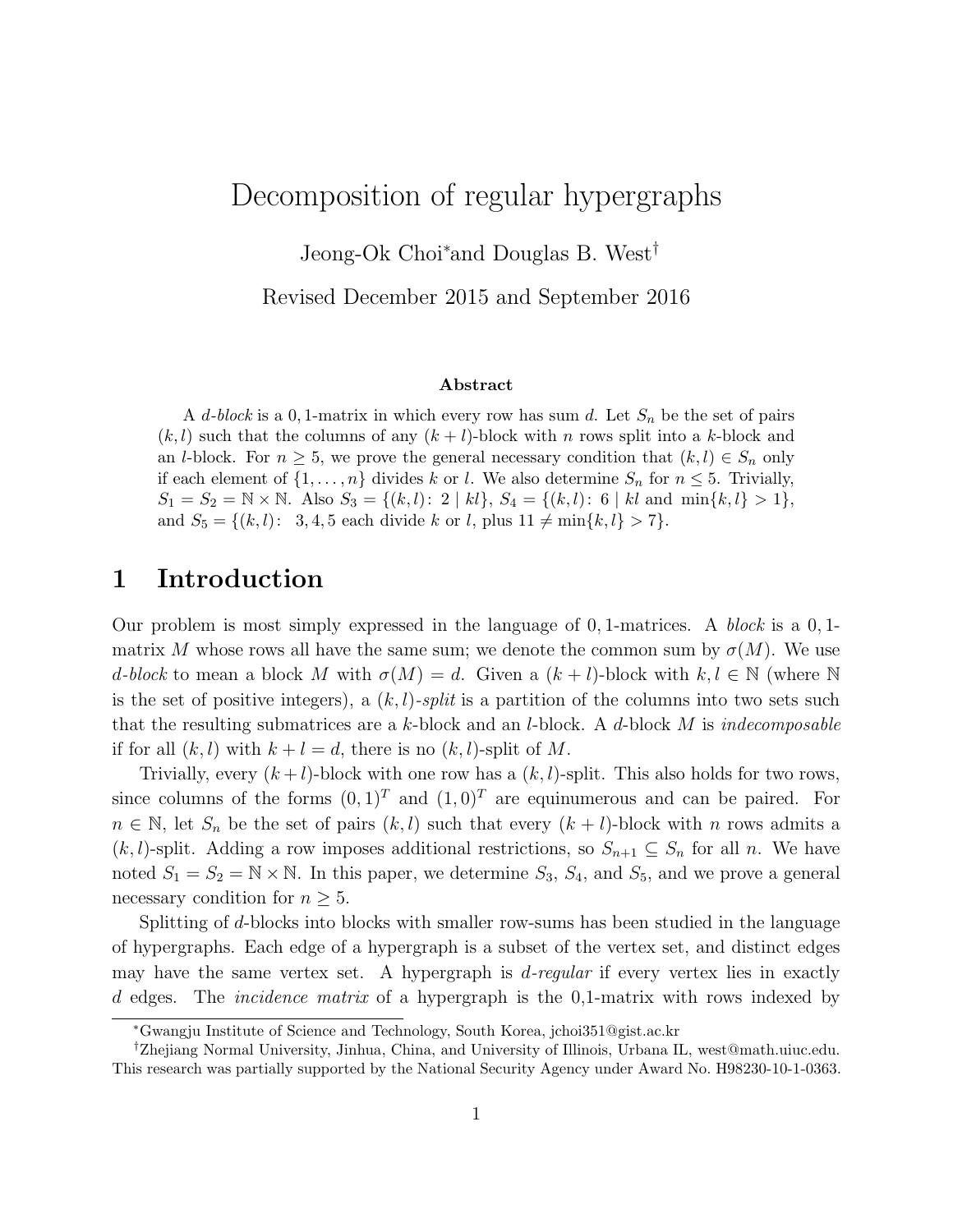the vertices and columns indexed by the edges such that entry  $(v, e)$  is 1 if and only if vertex v row belongs to edge  $e$ . Thus a hypergraph is d-regular if and only if its incidence matrix is a d-block. A regular hypergraph  $H$  is *indecomposable* if has no nontrivial regular spanning proper subhypergraph, which is just the statement that its incidence matrix is an indecomposable d-block.

Motivated by questions in game theory (see the survey [4]), researchers studied the maximum possible degree of indecomposable regular hypergraphs with  $n$  vertices. That is, the value  $D(n)$  is the maximum d such that some d-block with n rows is indecomposable. Huckemann and Jurkat (see [4]) proved that  $D(n)$  is finite for all n (reproved in another way by Alon and Berman [1]), and with Shapley they proved  $D(n) \leq (n+1)^{(n+1)/2}$  (again see [4]). As a lower bound, Shapley proved  $D(n) > 2^{n-1}/(n-1)$  for  $n > 2$ , improved to  $D(n) > 2^{n-3}$ for  $n > 2$  by van Lint and Pollak. Alon and V $\tilde{u}$  [2] later proved the asymptotic formula  $D(n) = n^{(1+o(1))n/2}$  (they showed in fact that this formula solves three problems). Their formula is close to the upper bound of Huckemann, Jurkat, and Shapley. Füredi [3] considered the restriction of the problem to hypergraphs in which every edge has size  $t$ . Kézdy, Lehel, and Powers [5] gave an application of the bounds on  $D(n)$  to a problem involving weighted hypergraphs and the selection of a "consensus" vertex.

As far as we know, the exact values of  $D(n)$  are known only for  $1 \leq n \leq 5$  [4]; they are 1, 1, 2, 3, 5, respectively. We will use these values to study  $S_n$ . Recall that  $S_n = \mathbb{N} \times \mathbb{N}$ when  $n \leq 2$ . For  $n = 3$ , a bit more thought yields  $S_3 = \{(k, l): 2 \mid kl\}$ . We also prove  $S_4 = \{(k, l): 6 \mid kl \text{ and } \min\{k, l\} > 1\}$  and  $S_5 = \{(k, l): 3, 4, 5 \text{ each divide } k \text{ or } l, \text{ and }$  $11 \neq \min\{k, l\} > 7\}.$  Note that the condition for  $S_4$  implies that  $(1, l) \notin S_n$  for  $l \in \mathbb{N}$ and  $n \geq 4$ . Thus there is no nontrivial  $(d, n)$  such that every d-regular hypergraph with n vertices has a perfect matching.

The divisibility requirement for  $n = 5$  is the special case for  $n = 5$  of a general necessary condition for membership in  $S_n$ , which we develop in Section 4:

#### **Theorem 1.1.** For  $n \geq 5$ , if  $(k, l) \in S_n$ , then each element of  $\{1, \ldots, n\}$  divides k or l.

For  $2 \le n \le 4$ , the condition is not quite necessary; changing  $\{1, \ldots, n\}$  to  $\{1, \ldots, n-1\}$ yields a weaker condition that characterizes  $S_n$  in those cases. Since the result of van Lint and Pollak cited above yields  $D(n) > n$  when  $n \ge 6$ , while  $D(n) = n - 1$  for  $2 \le n \le 4$ , we pose the following conjecture.

**Conjecture 1.2.** A necessary condition for  $(k, l) \in S_n$  is that each element of  $\{1, \ldots, D(n)\}$ divides k or l. If  $\min\{k, l\}$  is sufficiently large, then this condition is also sufficient.

Our results for  $n \leq 5$  agree with Conjecture 1.2. Since  $D(n) \geq n$  for  $n \geq 6$ , Conjecture 1.2 strengthens Theorem 1.1.

We use the known values of  $D(n)$  in proving both necessity and sufficiency of the description of  $S_n$  for  $n \leq 5$ . Section 2 characterizes  $S_3$  and outlines our general approach to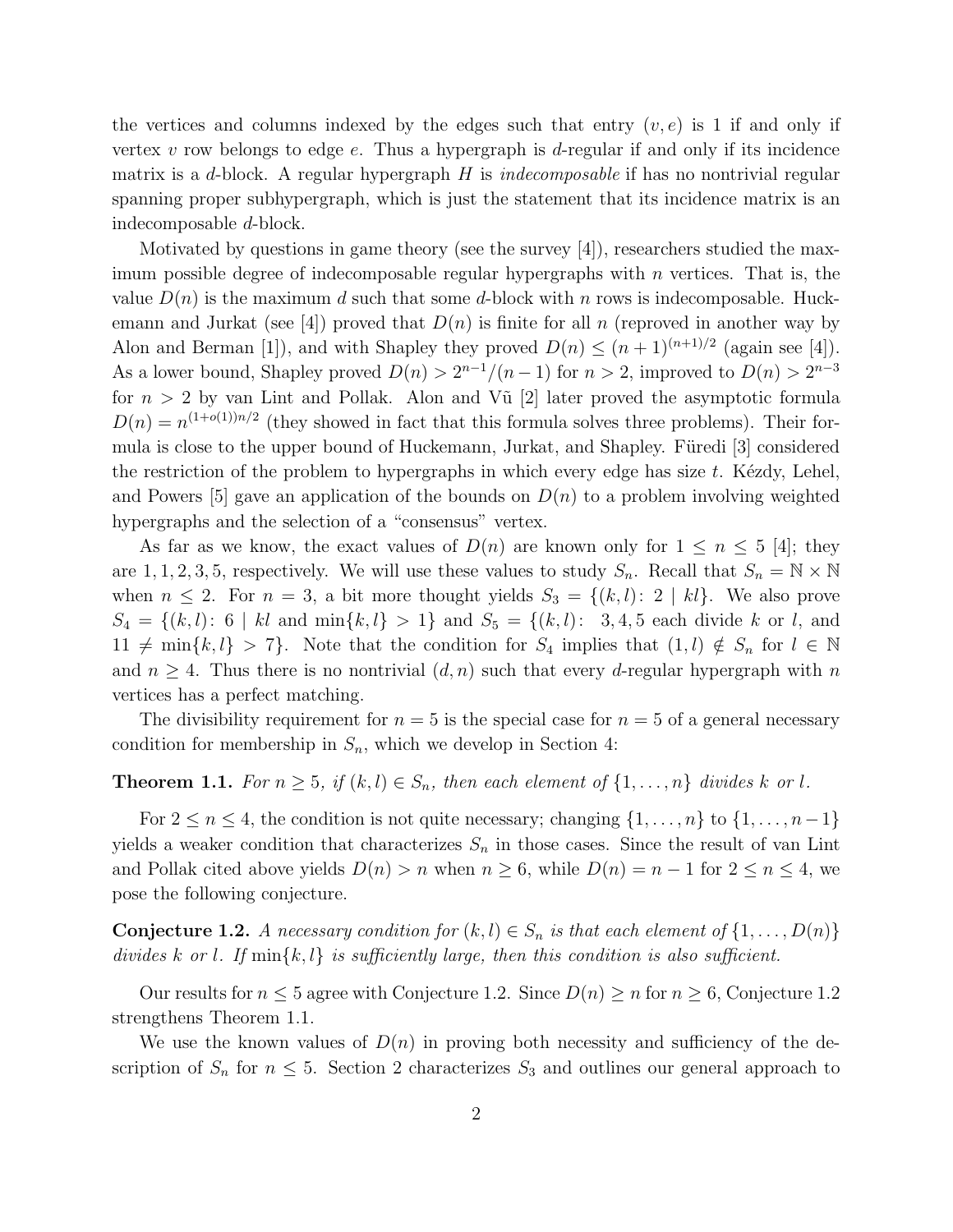determining  $S_n$ ; the details for  $n \in \{4, 5\}$  follow in later sections. The method could perhaps settle Conjecture 1.2 for more values of n once the corresponding values of  $D(n)$  are known.

Although we use  $D(n)$  to determine  $S_n$ , it is worth noting that  $(k, l) \in S_n$  implies  $D(n) < k+l$ . Hence  $m(n) > D(n)$ , where  $m(n) = \min\{k+l: (k,l) \in S_n\}$ . A referee pointed out that, due to the divisibility requirement, Conjecture 1.2 would yield a much larger threshold:  $m(n) \geq e^{D(n)/2 + o(D(n))}$ .

### 2 General approach

To illustrate our method, we first characterize  $S_3$ . An equivalent statement was proved by André Kündgen (unpublished). When A and B are matrices with the same number of rows, let  $A : B$  denote their concatenation, taking the union of the column sets as multisets. We use  $mA$  to denote the concatenation of m copies of A. Also, when B is a submatrix of A consisting of full columns, let  $A \setminus B$  denote the matrix obtained by deleting those columns. We say that B is a block in M when B is a block consisting of full columns of M.

Theorem 2.1.  $S_3 = \{(k, l): 2 | kl\}$ 

*Proof.* Let  $M_1$  and  $M_2$  be the 1-block and 2-block with three rows shown below. Note that  $M_2$  is indecomposable; it contains no 1-block.

$$
M_1 = \begin{bmatrix} 1 \\ 1 \\ 1 \end{bmatrix}, \qquad M_2 = \begin{bmatrix} 0 & 1 & 1 \\ 1 & 0 & 1 \\ 1 & 1 & 0 \end{bmatrix}
$$

*Necessity*. Let  $M = \frac{k+l}{2}M_2$ ; this is a  $(k+l)$ -block. We claim that every block in M has even row-sum. If a block in M with odd row-sum contains a copy of each column of  $M_2$ , then deleting these three columns yields a smaller block with odd row-sum. Hence a minimal block B among those with odd row-sum uses only copies of at most two columns of  $M_2$ . Now some row has no 0, while another row does have a 0, so B is not a block. Thus if kl is odd, then M is a  $(k+l)$ -block with no  $(k, l)$ -split; this yields  $(k, l) \notin S_3$ .

Sufficiency. By symmetry, we may assume  $2 \mid k$ . Since  $k \geq 2$  and  $l \geq 1$ , we have  $d \geq 3$ , where  $d = k + l$ . Since  $D(3) = 2$ , every d-block M with  $d \geq 3$  (and three rows) decomposes into blocks with row-sum at most 2. We therefore obtain a 2-block A in  $M$  (possibly the concatenation of two 1-blocks). When  $k = 2$ , this completes the decomposition. To complete a proof by induction on k, when  $k > 2$  we combine A with a  $(k-2)$ -block from the  $(k-2, l)$ split that the induction hypothesis guarantees for  $M \setminus A$ .  $\Box$ 

The sufficiency proof that the pairs not excluded from  $S_n$  actually do belong to  $S_n$  uses the value of  $D(n)$  and induction on  $k+l$ . For the base case, we will need to check that when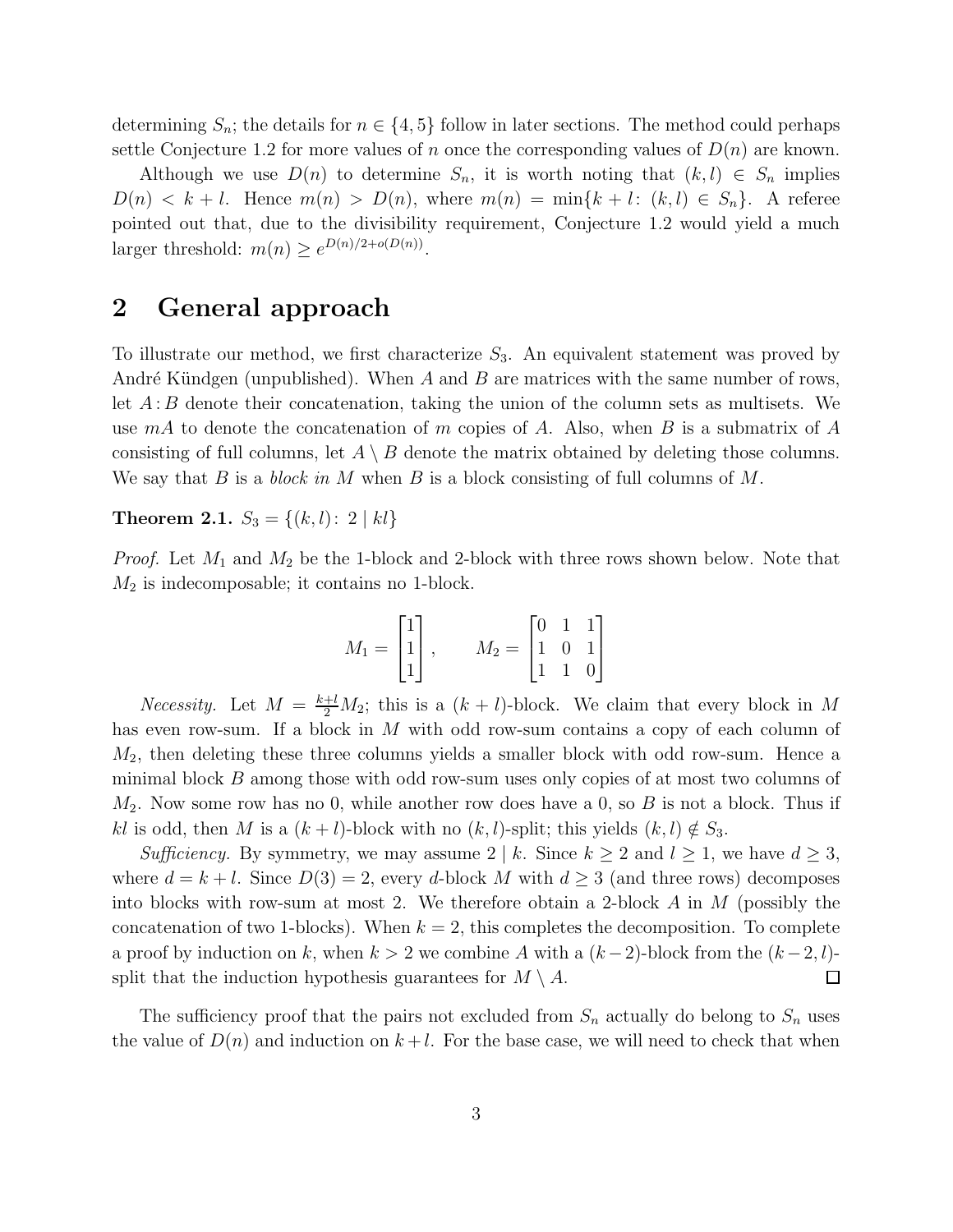$(k, l)$  is in the specified set and  $k + l \le D(n)$ , every  $(k + l)$ -block has a  $(k, l)$ -split. When  $n \leq 5$ , we have  $D(n) \leq n$ , and there is not much to check in the base case.

For the induction step, when  $k+l > D(n)$ , every  $(k+l)$ -block M decomposes into blocks with row-sum at most  $D(n)$ . If we can always find a block B in M with  $\sigma(B) \le D(n)$  such that reducing k or l by  $\sigma(B)$  yields another pair  $(k', l')$  in the specified set, then combining B with one of the blocks in a  $(k', l')$ -split of  $M \setminus B$  guaranteed by the induction hypothesis completes the proof.

For the necessity of the characterization, our proofs that exclude a pair  $(k, l)$  from  $S_n$  are implementations of the next lemma, which we implicitly used in proving Theorem 2.1. Let [m] denote the set  $\{1, \ldots, m\}$ , and let  $M_0$  denote a matrix with no columns, so  $M : M_0 = M$ .

**Definition 2.2.** A positive integer q is *n*-robust if for all r with  $0 \le r < q$ , there exist an indecomposable q-block  $M_q$  and an indecomposable r-block  $M_r$  (both with n rows) such that for all  $p \in \mathbb{N}$  the row-sum of any block in  $pM_q:M_r$  is congruent to 0 or r modulo q.

**Lemma 2.3.** If q is n-robust and  $(k, l) \in S_n$ , then q divides k or l.

*Proof.* Suppose that q is n-robust and does not divide k or l. Let  $s = \lfloor k/q \rfloor$  and  $i = k - sq$ , and let  $t = \lfloor l/q \rfloor$  and  $j = l - tq$ . Choose  $r \in [q]$  such that  $r \equiv i + j \mod q$ . Given the resulting  $M_q$  and  $M_r$  guaranteed by the definition of n-robust, let  $M = (s + t)M_q : M_r$  or  $M = (s + t + 1)M_q$ :  $M_r$ , depending on whether  $i + j \leq q$  or not. Now M is a  $(k + l)$ -block. By the definition of *n*-robust, M does not contain a k-block, so  $(k, l) \notin S_n$ .  $\Box$ 

Note that if q is n-robust, then  $q \leq D(n)$ ; this motivates Conjecture 1.2. The difficulty in applying Lemma 2.3 is finding the needed  $q$ -block and  $r$ -block (for each  $r$ ) and checking that the concatenations do not contain blocks with undesirable row-sums. The lemma does not save any work; it only states the plan. If we supply the specified indecomposable  $q$ -block and r-block for each prime power q up to  $D(n)$  and each  $r \in [q]$ , then a necessary condition for  $(k, l) \in S_n$  will be that each prime power up to  $D(n)$  divides k or l.

It is not known whether there is an indecomposable d-block with n rows (indecomposable d-regular n-vertex hypergraph) whenever  $d < D(n)$ . Nevertheless, our characterization of  $S_n$  for  $n \leq 5$  includes exhibiting such blocks for  $n \leq 5$ .

Recall that  $S_{n+1} \subseteq S_n$ . Since  $(k, l) \in S_3$  requires kl to be even, it therefore follows for  $n \geq 3$  that kl must be even when  $(k, l) \in S_n$ . For larger n we can also eliminate the pairs containing a 1.

**Definition 2.4.** Let  $M_1$ ,  $M_2$ , and  $M_3$  henceforth denote the matrices below.

$$
M_1 = \begin{bmatrix} 1 \\ 1 \\ 1 \\ 1 \end{bmatrix} \qquad M_2 = \begin{bmatrix} 0 & 1 & 1 \\ 1 & 0 & 1 \\ 1 & 1 & 0 \\ 1 & 1 & 0 \end{bmatrix} \qquad M_3 = \begin{bmatrix} 0 & 1 & 1 & 1 \\ 1 & 0 & 1 & 1 \\ 1 & 1 & 0 & 1 \\ 1 & 1 & 1 & 0 \end{bmatrix}
$$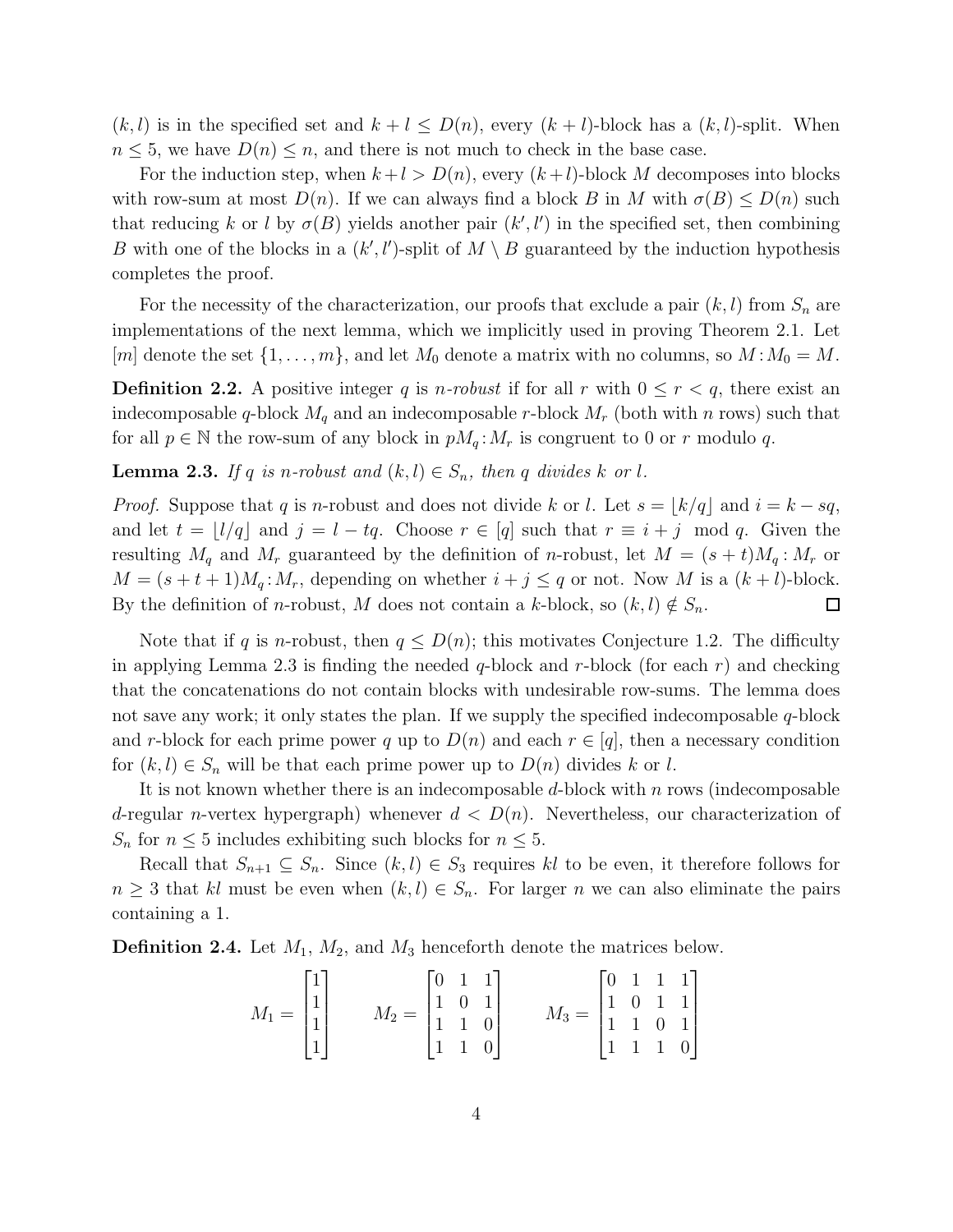**Lemma 2.5.** If  $n \geq 4$ , then no pair  $(k, l)$  with  $k = 1$  belongs to  $S_n$ .

*Proof.* Since  $S_{n+1} \subseteq S_n$ , it suffices to prove this for  $n = 4$ . If  $(k, l) \in S_4$ , then kl must be even. Thus it suffices to provide, for each even  $l$ , an  $(l + 1)$ -block containing no 1-block. With  $M_1, M_2, M_3$  defined as above, let  $M = (l/2 - 1)M_2$ :  $M_3$ . Since  $M_2$  is a 2-block and  $M_3$ is a 3-block, M is an  $(l+1)$ -block. Since no column of M equals  $M_1$  and the sum of any two columns has at least one 2, M contains no 1-block.  $\Box$ 

### 3 Matrices with four rows

When  $n = 4$ , the matrices  $M_1, M_2, M_3$  will play the roles of the matrices needed to apply the necessary condition in Lemma 2.3. When we speak of a matrix having a particular "form", we are allowing permutations of the columns.

**Lemma 3.1.** For  $p \in \mathbb{N}$  and  $0 \le r < q \le 3$ , every block in  $pM_q:M_r$  has the form  $p'M_q$  or  $p'M_q: M_r$  for some p'. Consequently, if  $(k, l) \in S_n$  for  $n \geq 4$ , then 3 divides k or l.

*Proof.* The second statement follows from the first by Lemma 2.3 and  $S_{n+1} \subseteq S_n$ , since every block of the specified form has row-sum congruent to 0 or r modulo q. For  $q \leq 2$  the first statement is trivial, so assume  $q = 3$ .

Let B be a smallest block in  $pM_3$ :  $M_r$  not having the desired form. If B contains a copy of each column in  $M_3$ , then there is a smaller such block. Hence we may assume that some column of  $M_3$  is not use in  $B$ .

For  $r = 0$ , now B has a row with no 0 and a row with 0 and is not a block.

For  $r = 1$ , by the previous case we may assume that B contains the column  $M_1$ . A block B containing  $M_1$  consists of that column and a (possibly empty) block from  $pM_3$ . Hence B has the specified form.

For  $r = 2$ , the block B must use the one column in  $M_2$  not in  $M_3$ . If B contains copies of both other columns of  $M_2$ , then the case  $r = 0$  applies. Otherwise, B has a row having no 0 and a row that has a 0 and cannot be a block.  $\Box$ 

**Theorem 3.2.**  $(k, l) \in S_4$  if and only if  $6 \mid kl$  and  $\min\{k, l\} \neq 1$ .

*Proof.* By Theorem 2.1 and  $S_{n+1} \subseteq S_n$ , we have 2 | kl. By Lemma 3.1, we have 3 | kl. By Lemma 2.5,  $\min\{k, l\} \neq 1$ . Hence the conditions are necessary.

For sufficiency, suppose that  $6 \mid kl$ . By symmetry, there are two cases: either  $k = 3s$  and  $l = 2t$  for positive integers s and t, or  $k = 6s$  with s a positive integer and  $l \geq 2$ .

**Case 1.**  $k = 3s$  and  $l = 2t$  for positive integers s and t. We use induction on  $s + t$ . Let M be a  $(k+l)$ -block. Since  $D(4)=3$ , every d-block with  $d \geq 4$  decomposes into 1-blocks, 2-blocks, and 3-blocks. If these are all 1-blocks, then M contains a k-block.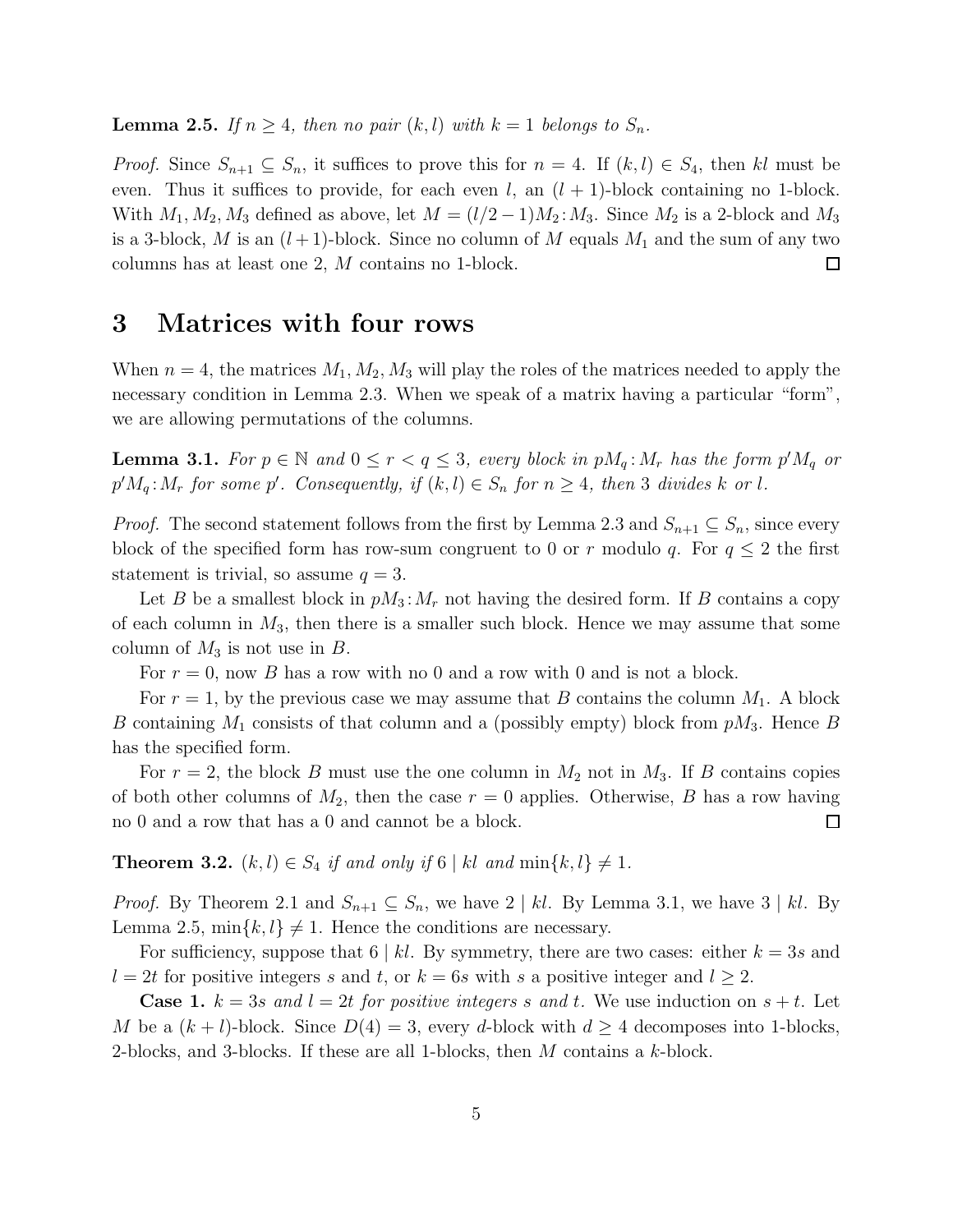Thus, we may assume that M contains a 3-block or a 2-block A. If A is a 3-block and  $s = 1$ , or A is a 2-block and  $t = 1$  (covering the base case  $(3, 2)$ ), then A or its complement is the desired k-block. Otherwise, we apply the induction hypothesis to  $M \setminus A$  and combine A with a  $(k-3)$ -block or a  $(l-2)$ -block in  $M \setminus A$  to obtain a k-block or an l-block in M.

**Case 2.**  $k = 6s$  and  $l \geq 2$ . We use induction on l. The cases with  $l \in \{2, 3, 4\}$  appear in Case 1 as  $(3 \cdot 2s, 2 \cdot 1), (3 \cdot 1, 2 \cdot 3s),$  and  $(3 \cdot 2s, 2 \cdot 2),$  respectively. For  $l \geq 5$ , since we may assume that any  $(k+l)$ -block contains a 2-block or a 3-block A, we can apply the induction hypothesis using k and  $l - 2$  or  $l - 3$  to  $M \setminus A$ .  $\Box$ 

## 4 A General Necessary Condition

In this section we prove that when  $n \geq 5$  and  $1 \leq q \leq n$ , membership of  $(k, l)$  in  $S_n$  requires that q divides k or l. This necessary condition is not sufficient. In the next section, we will exclude additional pairs when  $n = 5$  to obtain the complete description of  $S_5$ .

**Definition 4.1.** For  $1 \leq i \leq n$ , we define an *i*-block  $M_i(n)$  with *n* rows. For  $n = 5$  these are listed below; note that  $M_3(5)$ ,  $M_4(5)$ ,  $M_5(5)$  have 4, 6, 7 columns, respectively.

$$
\begin{bmatrix} 1 \\ 1 \\ 1 \\ 1 \\ 1 \\ 1 \\ 1 \end{bmatrix} \quad \begin{bmatrix} 0 & 1 & 1 \\ 1 & 0 & 1 \\ 1 & 1 & 0 \\ 1 & 1 & 0 \\ 1 & 1 & 0 \\ 1 & 1 & 0 \end{bmatrix} \quad \begin{bmatrix} 0 & 1 & 1 & 1 \\ 1 & 0 & 1 & 1 \\ 1 & 1 & 0 & 1 \\ 1 & 1 & 0 & 1 \\ 1 & 1 & 1 & 0 \end{bmatrix} \quad \begin{bmatrix} 0 & 0 & 1 & 1 & 1 & 1 \\ 1 & 1 & 0 & 1 & 1 & 0 \\ 1 & 1 & 0 & 1 & 1 & 0 \\ 1 & 1 & 1 & 0 & 0 & 1 \\ 1 & 1 & 1 & 0 & 0 & 0 \end{bmatrix} \quad \begin{bmatrix} 0 & 0 & 1 & 1 & 1 & 1 & 1 \\ 1 & 1 & 0 & 0 & 1 & 1 & 1 \\ 1 & 1 & 1 & 0 & 0 & 1 \\ 1 & 1 & 1 & 1 & 0 & 0 & 1 \\ 1 & 1 & 1 & 1 & 0 & 0 & 0 \end{bmatrix}
$$

$$
\begin{bmatrix} 0 & 0 & 1 & 1 & 1 & 1 & 1 \\ 1 & 1 & 0 & 0 & 1 & 1 & 1 \\ 1 & 1 & 1 & 0 & 0 & 1 & 1 \\ 1 & 1 & 1 & 1 & 0 & 0 & 1 \\ 1 & 1 & 1 & 1 & 0 & 0 & 0 \end{bmatrix}
$$

For  $n \geq 6$ , let  $M_1(n)$  be the all-1 column vector, and define  $M_2(n)$  by repeating the bottom row of  $M_2(n-1)$ . For  $3 \leq q \leq n$ , obtain  $M_q(n)$  from  $M_{q-1}(n-1)$  by first appending a 1 to the end of each row and then adding an nth row in which the first q entries are 1 and the last one or two entries are 0 (one 0 when  $q \leq n-2$ , two when  $q \in \{n-1, n\}$ ). Note that  $M_q(n)$  has  $q + 1$  columns when  $2 \le q \le n - 2$  and  $q + 2$  columns When when  $q \in \{n - 1, n\}.$ Graphically,

$$
M_q(n) = \begin{bmatrix} M_{q-1}(n-1) & \begin{vmatrix} 1 \\ \vdots \\ 1 \end{vmatrix} \\ \text{for } 3 \le q \le n-2; \end{bmatrix}; \quad M_q(n) = \begin{bmatrix} M_{q-1}(n-1) & \begin{vmatrix} 1 \\ \vdots \\ 1 \end{vmatrix} \\ \text{for } n-1 \le q \le n. \end{bmatrix}
$$

Note also that for  $n = 5$  the last column in  $M_q(n)$  is unique and is not all 1. Therefore, inductively we obtain the same statement for all  $n \geq 5$ ; this property will be important.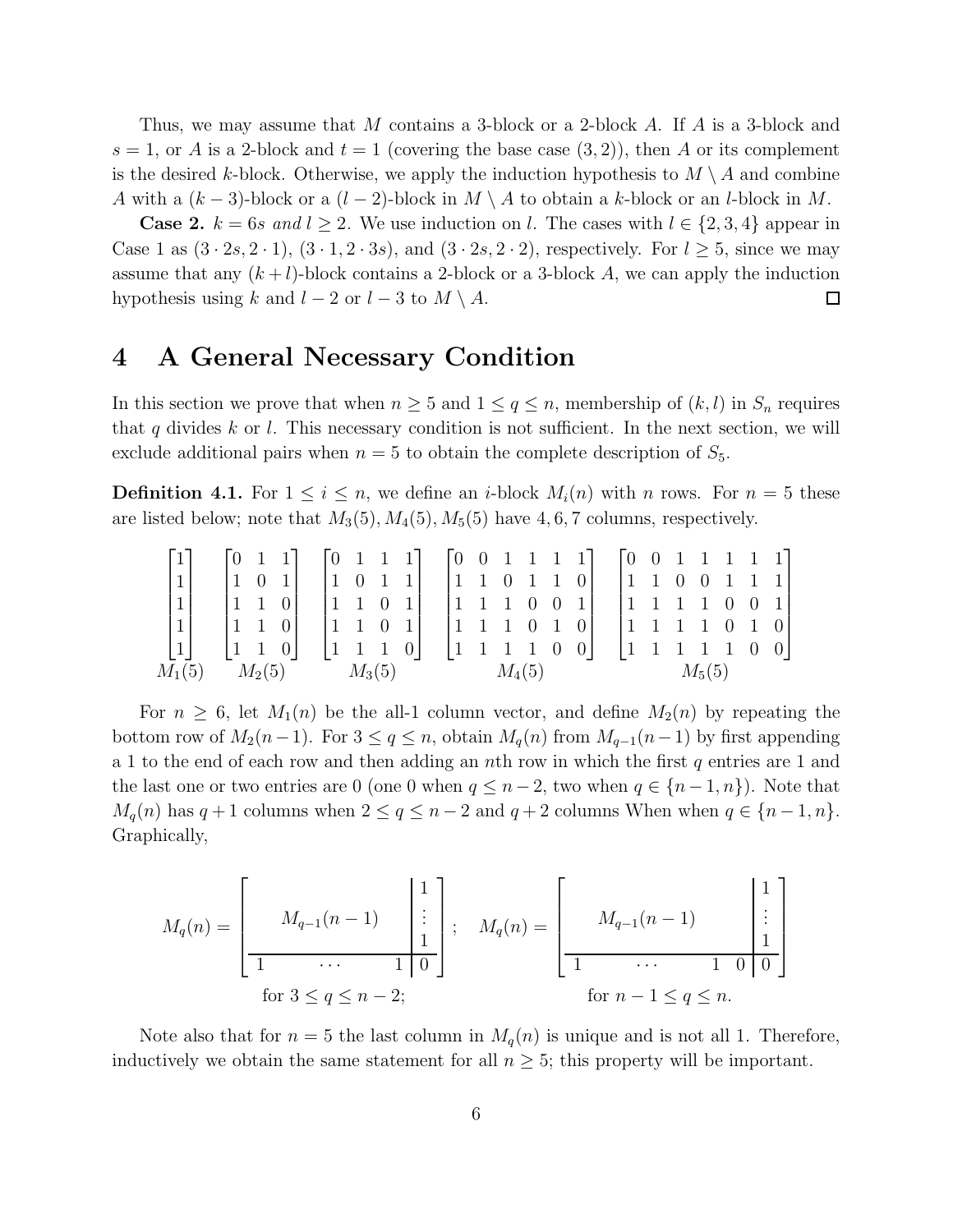**Lemma 4.2.** For  $n, p, q \in \mathbb{N}$  with  $n \geq 5$  and  $q \leq n$ , every block in  $pM_q(n)$  has the form  $p^{\prime} M_q(n)$  for some p' with  $p^{\prime} \leq p$ .

*Proof.* The statement is trivial for  $q = 1$ . For  $q \in \{2, 3\}$ , the statement of the conclusion holds for the matrix  $M_q$  of Definition 2.4, by Lemma 3.1. Hence it also holds for  $pM_q(n)$ , since the matrix  $M_q(n)$  arises from  $M_q$  by making extra copies of some row.

For  $q \geq 4$ , we use induction on n. We begin for  $n = 5$  by proving the statement for  $q \in \{4, 5\}$ . First for  $q = 5$ , let B be a block in  $pM_5(5)$ . There are five types of columns from  $M_5(5)$ ; from left to right, let a, b, c, d, e denote their multiplicities in B, respectively. Since a block must have the same number of 0s in each row, the five row constraints give  $a = b = c + d = c + e = d + e$ . These equations require  $a = b = 2c = 2d = 2e$ , so there is just one parameter. Also, since  $a = b = 2c$ , we can view the block as having equal multiplicity for each of the seven columns of  $M_5(5)$ . Hence B has the desired form.

For  $q = 4$  and  $n = 5$ , let B be a block in  $pM_4(5)$ . Each column of  $M_4(5)$  appears in  $M_5(5)$ except the last. Let z be the multiplicity in B of the last column of  $M_4(5)$ , and let  $a, b, c, d$ be the multiplicities of the other columns of  $M_4(5)$ , named as in  $M_5(5)$ . Since each row of B has the same number of 0s, we obtain  $a = b + z = c + d = c + z = d + z$ . These equations require  $a = 2b = 2c = 2d = 2z$ , and we can view the block as having equal multiplicity for each of the six columns of  $M_4(5)$ . Hence B has the desired form.

For the induction step, consider  $n \geq 6$  and  $4 \leq q \leq n$ . Let B be a block in  $pM_q(n)$ . Let M' be the matrix consisting of the first  $n-1$  rows of  $M_q(n)$ . Let v be the last column of  $M_q(n)$ , and let z be the number of copies of v in B. Let B' be the matrix obtained by removing the copies of v from  $B$  and deleting the last row. Since the copies of v contributed z to the sum of each row in B other than the last row,  $B'$  is a block in  $pM'$ .

Since  $pM' = pM_{q-1}(n-1)$ , the induction hypothesis implies that B' consists of p' copies of each column of  $M_{q-1}(n-1)$ , for some p'. Thus  $\sigma(B') = p'(q-1)$ . Since  $M_q(n-1)$  has q copies of 1 in the bottom row before v, and each of those columns appears  $p'$  times in B, we have  $\sigma(B) = p'q$ . Therefore,  $z = p'$ , and B has the desired form.  $\Box$ 

Setting  $p = 1$  in Lemma 4.2 yields the statement that  $M_q(n)$  is indecomposable.

**Lemma 4.3.** For  $p \in \mathbb{N}$ , every block in  $pM_q(5)$ :  $M_r(5)$  for  $0 \le r < q \le 5$  has the form  $p'M_q(5)$ :  $M_r(5)$  or  $p'M_q(5)$  for some p' with  $p' \leq p$ . In particular, q is 5-robust for  $1 \leq q \leq 5$ .

*Proof.* Lemma 4.2 is the case  $r = 0$ . For  $r = 1$ , since the one column of  $M_1(5)$  is all 1s, Lemma 4.2 again applies.

Consider now  $r > 1$ . Observe that every column of  $M_r(5)$  lies in  $M_q(5)$  except the last column of  $M_r(5)$ . Hence Lemma 4.2 implies that a block B in  $pM_q(5)$ :  $M_r(5)$  with  $\sigma(B)$  not divisible by q must use the one copy of the last column of  $M_r(5)$ . Let the multiplicities of the other columns again be  $a, b, c, d, e$ , using the notation for columns of  $M_5(5)$  as in Lemma 4.2. In considering  $r \in \{2,3,4\}$ , let  $x, y, z$  respectively be the multiplicity of the last column in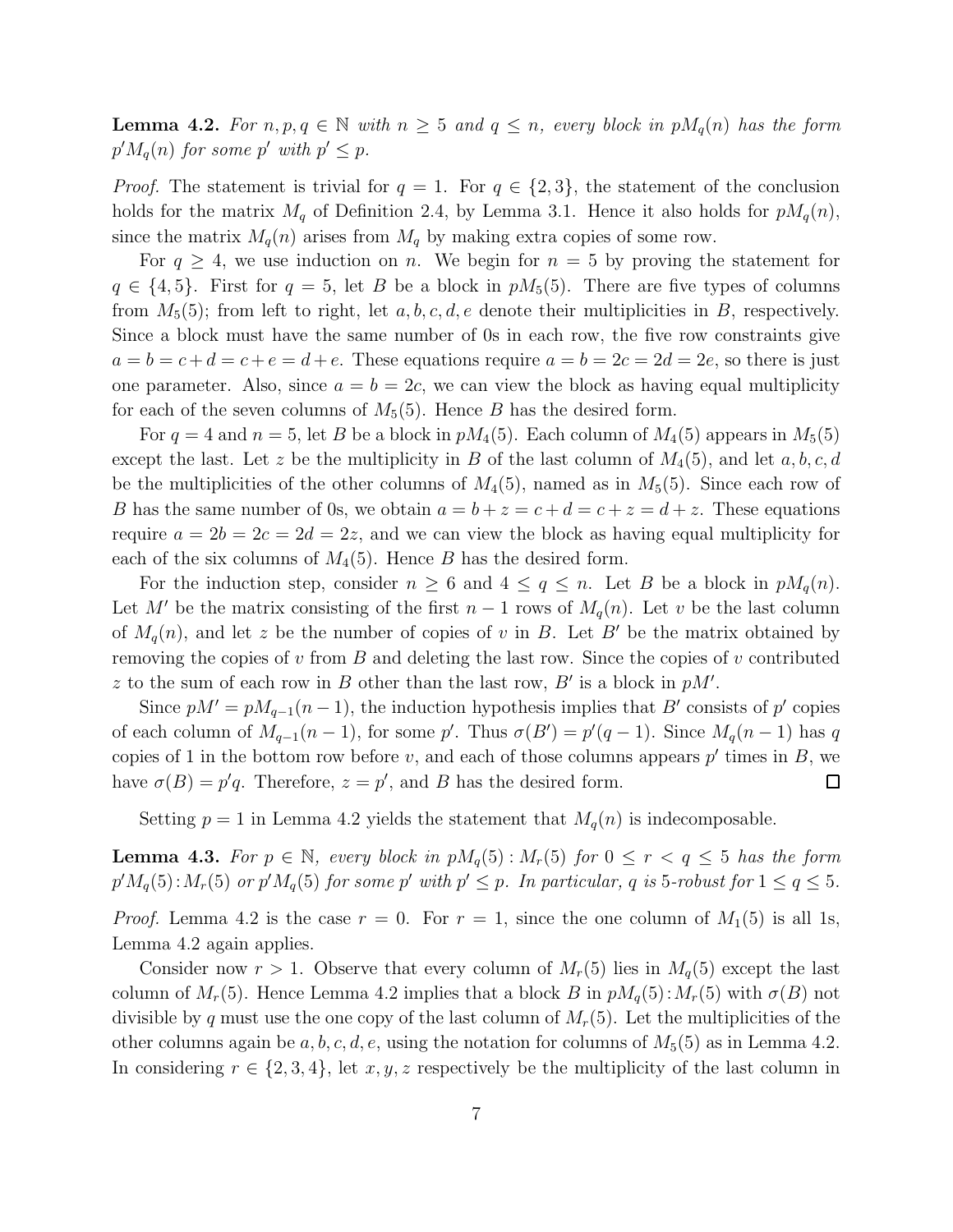$M_r(5)$ . Except for copies of that column, we count all columns used as copies of columns of  $M<sub>q</sub>(5)$ .

We again count the 0s in each row. For each case  $(q, r)$ , these counts appear below from row 1 to row 5 under "constraints from 0s"; the five values must be equal. The equalities allow us to compute all multiplicities in terms of c as in the next section of the table. The final column then counts the 1s in each row of  $B$ . In each case, the row-sum is congruent to  $r$  modulo  $q$ , and  $B$  has the desired form. 口

|  |  | $q \mid r$ constraints from 0s and $a \mid a \mid b \mid c \mid d \mid e \mid x \mid y \mid z \mid \sigma(B)$ |                                                                                                                                                                                                                                       |  |  |  |  |        |
|--|--|---------------------------------------------------------------------------------------------------------------|---------------------------------------------------------------------------------------------------------------------------------------------------------------------------------------------------------------------------------------|--|--|--|--|--------|
|  |  |                                                                                                               | $3 2 a \quad b \quad c+1 \quad c+1 \quad y+1 \quad c+1 \quad c+1 \quad c \quad 0 \quad 0 \quad 1 \quad c \quad 0 \quad 3c+2$                                                                                                          |  |  |  |  |        |
|  |  |                                                                                                               | $4 2 a b+z c+d+1 c+z+1 d+z+1  2c+1 c+1 c c c 0 1 0 c  4c+2$                                                                                                                                                                           |  |  |  |  |        |
|  |  |                                                                                                               | $4 \begin{vmatrix} 3 \end{vmatrix} a \quad b + z \quad c + d \quad c + z \quad d + z + 1 \begin{vmatrix} 2c - 1 & c \end{vmatrix} c \quad c \quad c - 1 \quad 0 \quad 0 \quad 1 \quad c - 1 \begin{vmatrix} 4c - 1 & c \end{vmatrix}$ |  |  |  |  |        |
|  |  |                                                                                                               | $5 2 a \t b \t c+d+1 \t c+e+1 \t d+e+1  2c+1 \t 2c+1 \t c \t c \t 1 \t 0 \t 0  5c+2$                                                                                                                                                  |  |  |  |  |        |
|  |  |                                                                                                               | $5 \begin{vmatrix} 3 \end{vmatrix}$ a b $c+d$ $c+e$ $d+e+1 \begin{vmatrix} 2c-1 & 2c-1 & c & c-1 & c-1 & 0 & 1 & 0 \end{vmatrix}$ $5c-2$                                                                                              |  |  |  |  |        |
|  |  |                                                                                                               | $5 4 a b+1$ $c+d$ $c+e+1$ $d+e+1$ 2c $2c-1$ c c $c-1$ 0 0 1                                                                                                                                                                           |  |  |  |  | $5c-1$ |

**Lemma 4.4.** For  $p, n \in \mathbb{N}$  with  $n \geq 5$ , every block in  $pM_q(5)$ :  $M_r(5)$  for  $0 \leq r < q \leq n$  has the form  $p'M_q(n)$ :  $M_r(n)$  or  $p'M_q(n)$  for some p' with  $p' \leq p$ . Thus q is n-robust for  $q \leq n$ .

*Proof.* Lemma 4.3 is the case  $n = 5$ ; we use that as the basis for induction on n. For larger n, the claim for  $r \leq 1$  is Lemma 4.2. Consider  $r \geq 2$  (and hence  $q > 2$ ), and let B be a block in  $pM_q(n)$ :  $M_r(n)$ , with  $t = \sigma(B)$ .

Let  $r' = \max\{r-1, 2\}$ . Arrange the columns of B by placing the copies of  $[1 \cdots 1 \ 0]^T$  at the right end. This yields the following form of B.

$$
B = \left[\begin{array}{c|c} & M & & J \\ \hline & H & 0 & \cdots & 0 \end{array}\right],
$$

where J is an all-1 matrix. Let  $z$  be the number of columns in J. Since the last columns of  $M_q(n)$  and  $M_r(n)$  are unique, M is a block in  $pM_{q-1}(n-1)$ :  $M_{r'}(n-1)$ , with  $\sigma(M) = t - z$ .

By the induction hypothesis, M consists of the columns of  $p'M_{q-1}(n-1)$ :  $M_{r'}(n-1)$ or  $p'M_{q-1}(n-1)$ , for some p' with  $0 \leq p' \leq p$ . Thus  $t-z$  is  $p'(q-1) + r'$  or  $p'(q-1)$ , respectively.

By the uniqueness of the final columns in  $M_q(n)$  and  $M_r(n)$ , each copy of  $M_{q-1}(n-1)$  or  $M_{r'}(n-1)$  in M extends by adding the portion of H below it to become the matrix obtained from  $M_q(n)$  or  $M_r(n)$  by deleting the final column (or that full matrix in the case of  $r = 2$ ). Thus  $t \in \{p'q + r, p'q\}$ , depending on whether  $M_{r'}(n-1)$  appears in M. We conclude that z is  $p' + r - r'$  or p', respectively. Hence the final columns provide exactly what is needed to conclude that B has the form  $p'M_q(n)$ :  $M_r(n)$  or  $p'M_q(n)$ .  $\Box$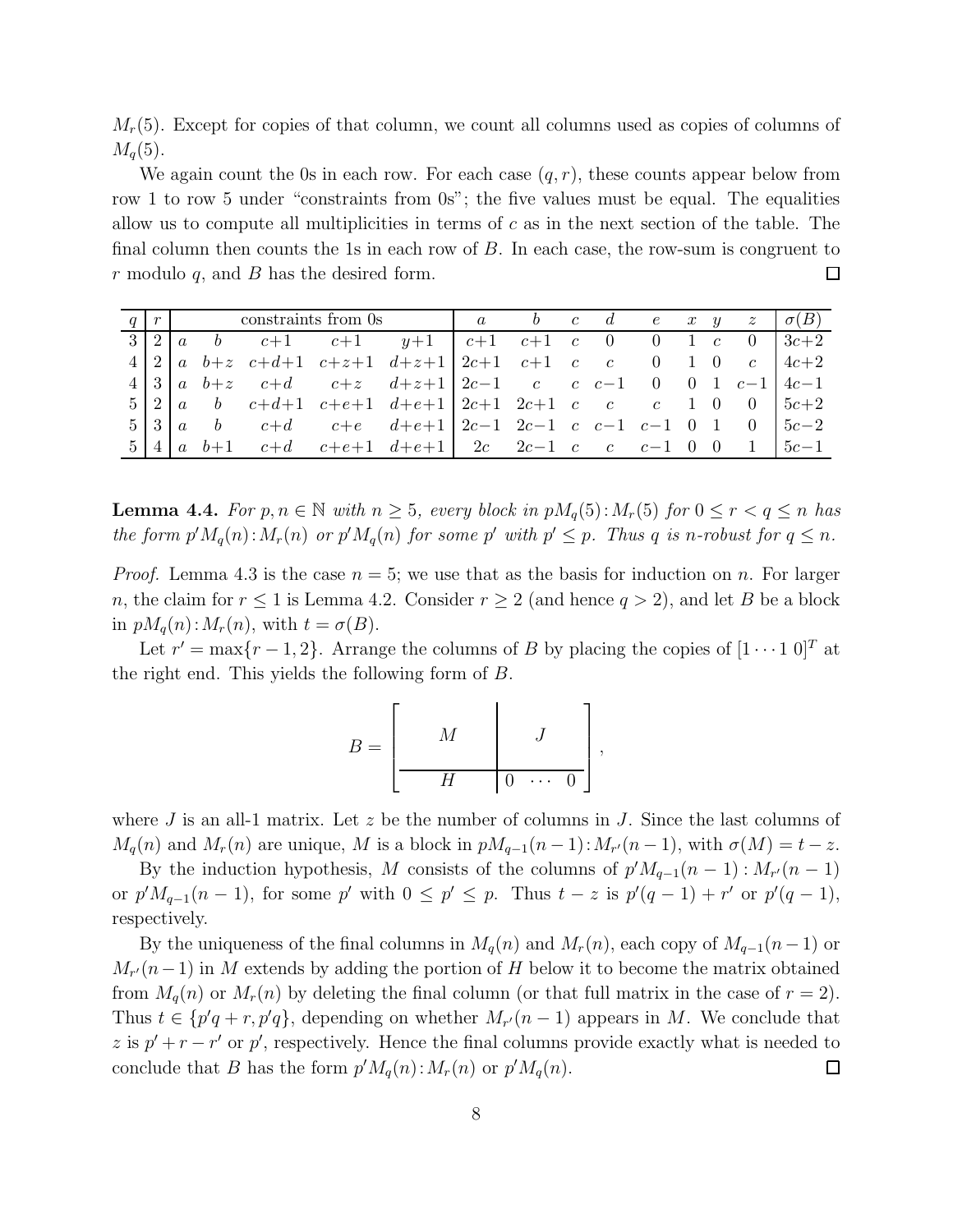Applying Lemma 2.3, we now have the following theorem.

**Theorem 4.5.** For  $n \geq 5$ , if  $(k, l) \in S_n$ , then  $q \in \{1, \ldots, n\}$  divides k or l.

#### 5 Matrices with five rows

In this section, we determine  $S_5$ . Lemma 4.3 showed that q is 5-robust for  $1 \le q \le 5$ . Thus Lemma 2.3 implies that for every  $(k, l) \in S_5$ , each of  $\{3, 4, 5\}$  divides k or l. Also we have forbidden min $\{k, l\} = 1$ . These conditions are not sufficient; the characterization of  $S_5$ excludes additional pairs when  $\min\{k, l\}$  is small.

**Lemma 5.1.** If  $(k, l) \in S_5$ , then 3, 4, 5 each divide k or l, plus  $11 \neq \min\{k, l\} > 7$ .

*Proof.* By Lemma 4.3, the divisibility condition is necessary. Restricting to  $k \geq l$ , in this proof we exclude pairs of the form

 $\{(20s, 1), (20s, 2), (20s, 3), (15s, 4), (12s, 5), (20s, 6), (20s, 7), (20s, 11)\}\$ 

for each positive integer s. Lemma 4.3 already excludes  $(20s, 2)$ ,  $(20s, 7)$ , and  $(20s, 11)$  when  $3 \nmid s$ , and Lemma 2.5 excludes (20s, 1), but the argument here for the other cases also handles these.

For each case of  $(k, l)$ , we list below a  $(k + l)$ -block that we will show has no  $(k, l)$ -split. The matrices  $M_3, M_4, M_5$  are as in Definition 4.1. We set  $M = (\alpha s - \beta)M_i : \gamma M_j$  to consider  $k = i\alpha s$  and  $l = \gamma j - \beta i$ . We group the cases by the matrix  $M_j$ . When 5 | k, we use  $M_5$  as the main repeated block; in the one case where  $5 \nmid k$  and  $l = 5$ , we use  $M_4$ .

| $k_{-}$ | $\mid l \mid (k+l)$ -block $M \mid k \mid l \mid (k+l)$ -block $M$     |  |  |
|---------|------------------------------------------------------------------------|--|--|
| $20s$   | 1 $(4s-3)M_5:4M_4 \parallel 20s \parallel 2 \parallel (4s-2)M_5:4M_3$  |  |  |
| 20s     | $(4s-2)M_5: 4M_4 \parallel 20s \parallel 7 \parallel (4s-1)M_5: 4M_3$  |  |  |
| $20s$   | 11 $(4s-1)M_5:4M_4 \parallel 15s \parallel 4 \parallel (3s-1)M_5:3M_3$ |  |  |
| $20s$   | 3 $(4s-1)M_5:2M_4 \parallel 12s \parallel 5 \parallel (3s-1)M_4:3M_3$  |  |  |

In Lemma 4.2, we showed that blocks formed using only columns from  $pM_q$  have row-sum divisible by q. Also, for  $i < q \leq 5$ , each column of  $M_i$  except the last appears in  $M_q$ , and we showed that a block using one copy of this special column plus columns from  $M_q$  has row-sum congruent to i modulo q. In each case l is outside the achievable class.

Now up to  $\gamma$  copies of the exceptional column are available to use in forming an *l*-block. We use the same technique as before to eliminate these cases; the fact that we only need to exclude row-sum *l* itself instead of a full congruence class is crucial.

For  $M_4$ , the special column is  $(1,0,1,0,0)^T$ ; for  $M_3$ , it is  $(1,1,1,1,0)^T$ . Consider a block B in M using x copies of the special column. Again let  $a, b, c, d, e$ , respectively, denote the number of copies of the five columns in  $M_5$  that are used in B. In the last case, let z be the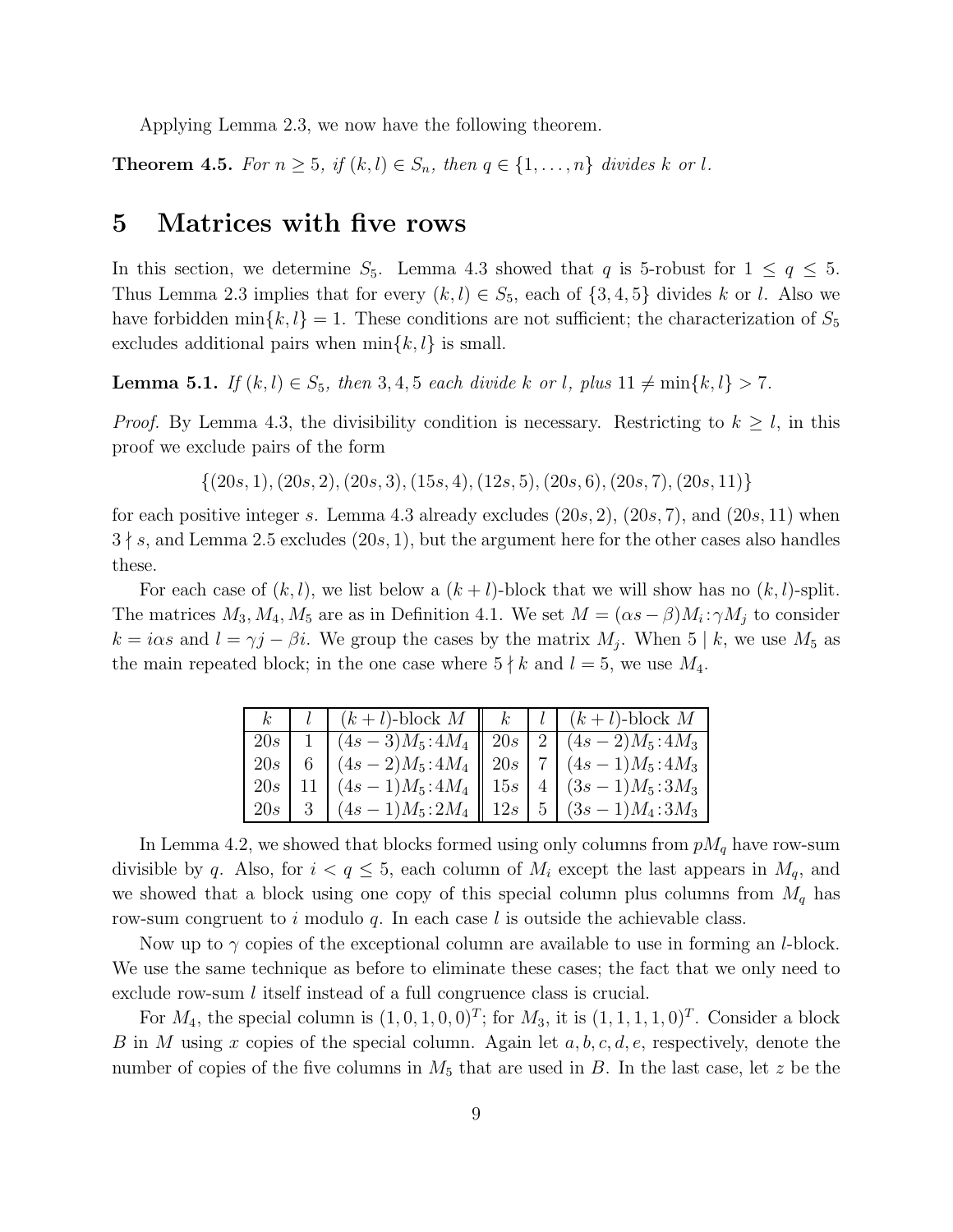number of copies of the rightmost column of  $M_4$ . As before, we first obtain constraints on these multiplicities by ensuring that all rows have the same number of 0s. These determine the multiplicities in terms of c and x, which in turn yields a formula for the row sum. We then argue that  $l$  is not achievable. In the computation, several cases combine.

| M                                                                                                                                                                  |  | constraints from 0s |  |  | b c d e $\sigma(B)$ |  |
|--------------------------------------------------------------------------------------------------------------------------------------------------------------------|--|---------------------|--|--|---------------------|--|
| $\lceil pM_5:\gamma M_4 \rceil$ a $b+x$ $c+d$ $c+e+x$ $d+e+x$ $2c$ $2c-x$ $c$ $c$ $c-x$ $5c-x$                                                                     |  |                     |  |  |                     |  |
| $\int pM_5: 4M_3  a \ b \ c+d \ c+e \ d+e+x  2c-x \ 2c-x \ c \ c-x \  5c-2x$                                                                                       |  |                     |  |  |                     |  |
| $\int pM_4:3M_3\left[a\right]b+z\right]c+d\rightleftharpoons c+d\rightleftharpoons c+d+z+d+z+2c-x\rightleftharpoons c-c-x\rightleftharpoons 0$ $\left[4c-x\right]$ |  |                     |  |  |                     |  |

To form an *l*-block in  $pM_5: \gamma M_j$ , we need  $x \leq q$ . In each case, the requirement that d and e are nonnegative yields  $c \geq x$ . Also the row-sum in the repeated block  $M_i$  is the coefficient on c in  $\sigma(B)$ . To achieve  $\sigma(B) = l$ , this fixes the congruence class of x modulo i. Since  $x \leq \gamma$  and  $c \geq x$ , in each case this produces too large a value of l.

For 5 | k and  $l \equiv 1 \mod 5$ , an l-block in  $pM_5: 4M_4$  requires  $x = 4$ , but then  $l \ge 16$ .

For 5 | k and  $l \equiv 2 \mod 5$ , an l-block in  $pM_5: 4M_3$  requires  $x = 4$ , but then  $l \ge 12$ .

For 5 | k and  $l = 3$ , an l-block in  $pM_5: 2M_4$  requires  $x = 2$ , but then  $l \geq 8$ .

For 5 | k and  $l = 4$ , an l-block in  $pM_5: 3M_3$  requires  $x = 3$ , but then  $l \geq 9$ .

For 4 | k and  $l = 5$ , an l-block in  $pN_4:3M_3$  requires  $x = 3$ , but then  $l \geq 9$ .

The final contradictions in the proof of Theorem 5.1 show how delicate these exceptions are. Each case requires l to be at least in the next higher congruence class modulo i. Indeed, after excluding these small values of  $l$ , the conditions are sufficient.

 $\Box$ 

**Theorem 5.2.**  $(k, l) \in S_5$  if and only if 3, 4, 5 each divide k or l, and also  $11 \neq \min\{k, l\} > 7$ .

Proof. Necessity was established in Lemma 5.1. For sufficiency, we consider explicitly the pairs that have not been excluded. We may assume by symmetry that  $k$  is divisible by at least two of  $\{3,4,5\}$ . Note that the pairs  $(60r, 8)$ ,  $(60r, 9)$ , and  $(60r, 10)$  have the form  $(15s, 4t), (20s, 3t),$  or  $(12s, 5t)$ , respectively. Hence it suffices to show that for  $s \geq 1$  the following pairs lie in  $S_5$ :

$$
\{(20s, 3t): t \ge 3\} \{ (15s, 4t): t \ge 2\} \{(12s, 5t): t \ge 2\} \{ (60s, t): t \ge 12\}.
$$

Since  $D(5) = 5$ , every block M with five rows decomposes into indecomposable blocks with row-sums at most 5. These blocks provide a partition of the integer  $\sigma(M)$ . Our task is to show that every partition of  $k + l$  whose parts are all at most 5 splits into portions summing to k and to l when  $(k, l)$  lies in a family listed above. Let  $b_r$  be the number of copies of  $r$  in the partition. We may assume that no two parts sum to at most 5, because it then suffices to consider the partition obtained by replacing them with one part equal to their sum. In particular,  $b_1 + b_2 + b_3 \leq 1$ , except that  $b_3 > 1$  is possible when  $b_1 = b_2 = 0$ .